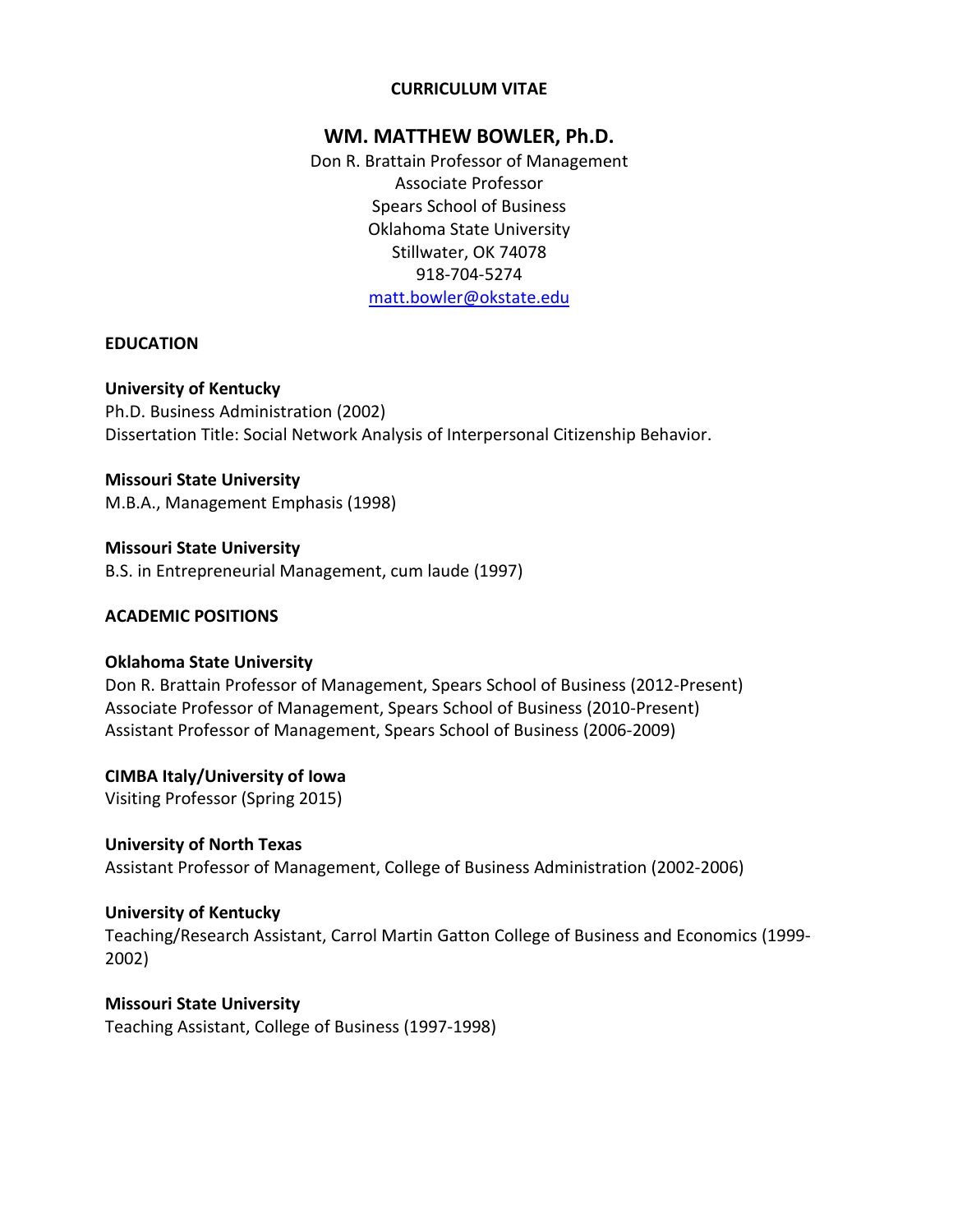## Vita-Bowler 2 **PROFESSIONAL EXPERIENCE:**

# **HELPS International**

Assistant Field Director, Guatemala City, Guatemala (1998-1999)

## **RESEARCH INTERESTS**

Leadership, Social Networks, Organizational Citizenship Behavior, Motivation, Work Teams, Employee Performance and Deviance

## **INVITED PRESENTATIONS**

Social Network Analysis Introduction, February, 2015, University of Padua, Padova, Italy.

Social Network Analysis Workshop, 2015 Strategic Management Society International Meetings, Madrid, Spain.

## **REFEREED PUBLICATIONS**

Frazier, M.L. & Bowler, W.M. In Press. Voice climate, supervisor undermining, and work outcomes: A group-level examination. *Journal of Management.*

Voelker, T. A., Bowler, W. M. 2011. Structural antecedents to learning: The impact of interactive group participation on examination performance. *Small Business Administration Journal, 11,* 12-29.

Bowler, W.M., Dahlstrom, R., Seevers, M. T., Skinner, S. J. 2010. The ties that buy: The role of interfirm social contagion across customer accounts. *Journal of Personal Selling & Sales Management, 31*; 7-20.

Goodwin, V., Bowler, W.M., Whittington, J.L. 2009. A social network perspective on LMX relationships: Accounting for the instrumental value of leader and follower networks. *Journal of Management*, *35;* 954-980*.*

Halbesleben, J.R.B., Bowler, W.M., Bolino, M.C., Turnley, W.H. 2010. Organizational Concern, Prosocial Values, or Impression Management? How Supervisors Attribute Motives to Organizational Citizenship Behavior. *Journal of Applied Social Psychology; 40*, 1450-1489.

Bowler, W.M., Halbesleben, J.R.B., Stodnick, M., Seevers, M.T., Little, L.M. 2009. The moderating effect of network centrality on motive to perform interpersonal citizenship. *Journal of Managerial Issues, 21*; 80-96*.*

Halbesleben, J.R.B., Bowler, W.M. 2007. Burnout and job performance ratings: The mediating role of motivation. *Journal of Applied Psychology, 92*; 93-106.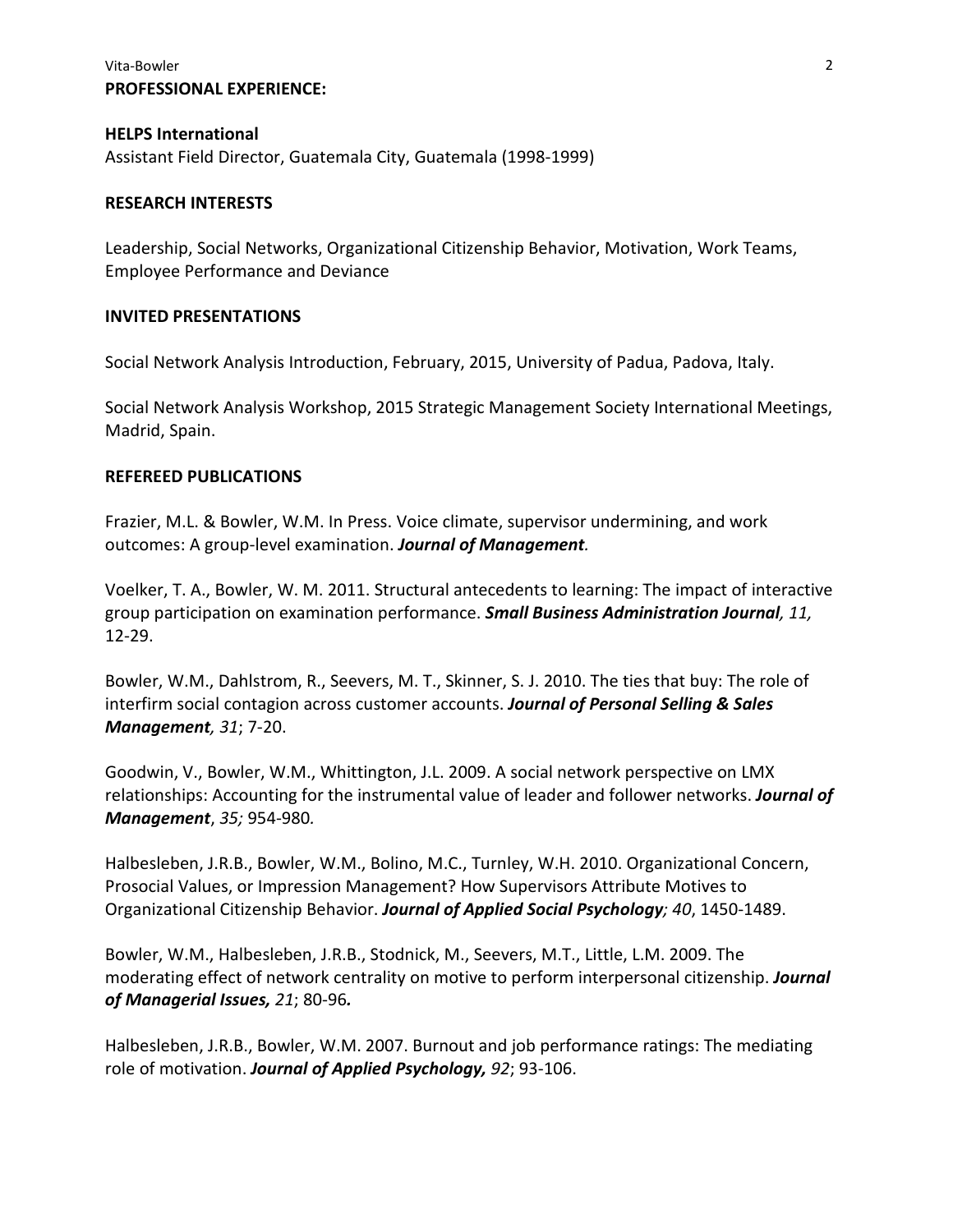McDowell, W.C., Boyd, N.G., Bowler, W.M. 2007. Over Reward and the Imposter Phenomenon. *Journal of Managerial Issues, 19*; 95-110.

Bowler, W.M. 2006. Organizational Goals Versus the Dominant Coalition: A Critical View of the Value of Organizational Citizenship Behavior. *Journal of Behavioral and Applied Management, 7*; 258-273.

Bowler, W.M., Brass, D.J. 2006. Relational Correlates of Interpersonal Citizenship Behavior: A Social Network Perspective on Organizational Citizenship Behavior. *Journal of Applied Psychology*, *91*; 70-82.

Watson, W.E., Minzenmayer, T., Bowler, W.M. 2006. Type-A Personality Characteristics and The Effect on Individual and Team Academic Performance. *Journal of Applied Social Psychology*, *36*; 1110-1128.

Shaw, J.D., Duffy, M.K., Mitra, A., Lockhart, D., Bowler, W.M. 2003. Reactions to Merit Pay Increases: A Longitudinal Test of a Signal Sensitivity Perspective. *Journal of Applied Psychology*, *88*; 538-544.

Bowler, W.M., Droege, S.B., Anderson, J. R., 2003. Social Network Ties and Strategic Renewal: Promotion of Strategic Initiatives by Middle-Level Actors. *Journal of Behavioral and Applied Management*, *5*; 24.

Droege, S.B., Anderson, S.B., Bowler, W.M., 2003. Trust and Organizational Information Flow. *Journal of Business and Management*, *9*; 45.

## **BOOK CHAPTER**

Halbesleben, J.R.B., Bowler, W.M. Burnout and Organizational Citizenship Behaviors. *A Handbook on Organizational Citizenship Behavior: A Review of Good Soldier Activity in Organizations.* 2005. David Turnipseed, Editor

## **MANUSCRIPTS UNDER REVIEW**

Bowler, W.M., Paul, J.B., Gavin, M. Boundary conditions of trust transference between leaders, followers and coworkers. Revise and resubmit at *Leadership Quarterly.*

Paul, J.B., Bowler, W.M., Halbesleben, J.R.B. Attributions of organizational citizenship behavior motives: When and by whom is citizenship perceived as brown-nosing. Under review at *Journal of Business and Psychology.*

## **BEST PAPER PROCEEDINGS & AWARDS**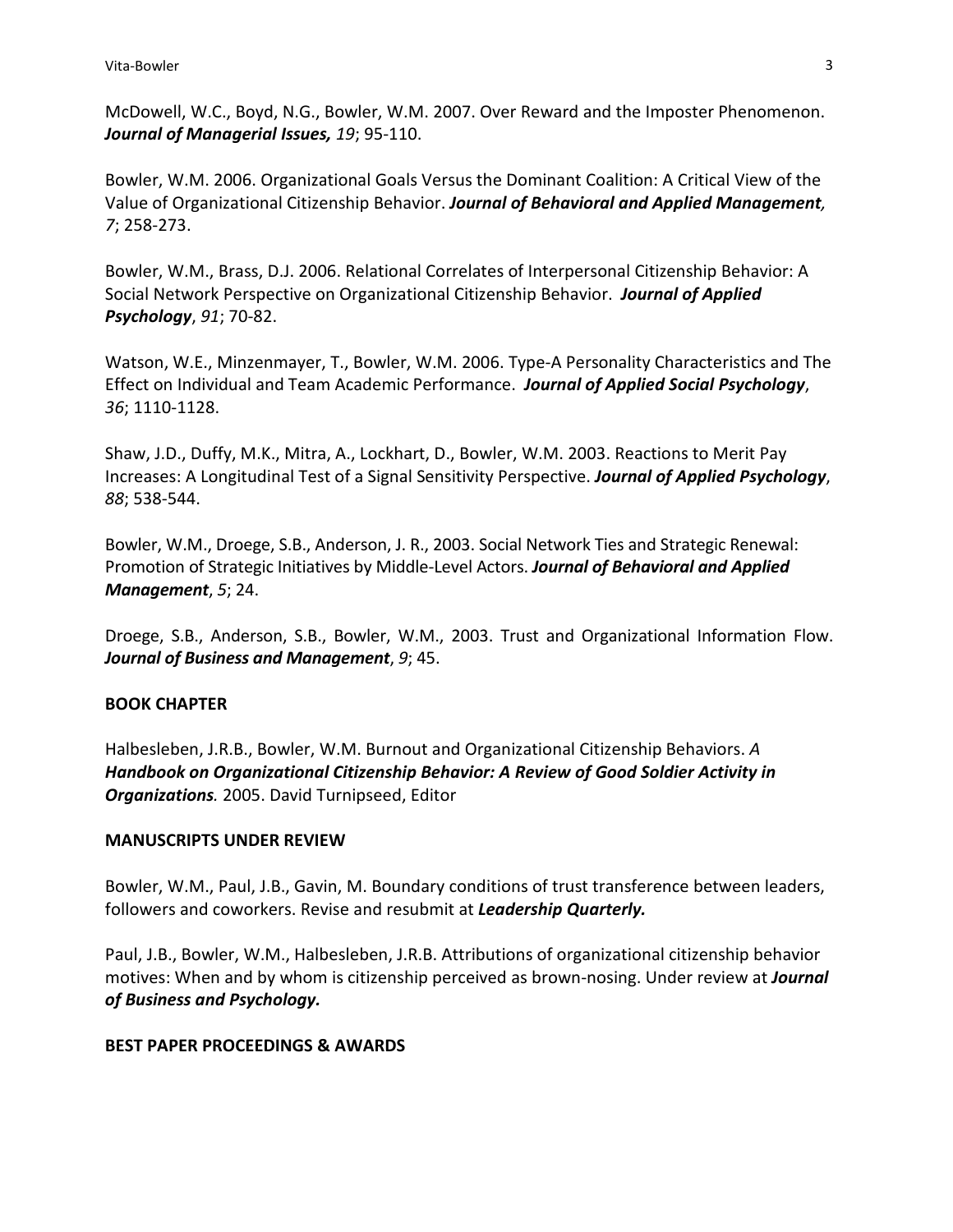**Richard W. Poole Excellence in Research Award**, 2006-2007, William S. Spears School of Business, Oklahoma State University.

Bowler, W.M., & Brass, D.J. Relational Determinants of Interpersonal Citizenship Behavior. *Best Paper Proceedings of the Annual Meetings of the Academy of Management***,** Seattle, WA, 2003.

## **RESEARCH GRANTS & FELLOWSHIPS**

Junior Faculty Summer Research Fellowship. University of North Texas (2004)

Research Initiation Grant. Ethnic diversity and organizational citizenship behavior. University of North Texas (2004)

Carol Martin Gatton College of Business and Economics Research Fellowship (2001)

## **CONFERENCE PRESENTATIONS & PROCEEDINGS**

Kluemper, D.H., Bowler, W.M., Taylor, S.G., Halbesleben, J.R.B. 2011. Decomposing the reciprocal nature of workplace mistreatment: A social network perspective. Annual Meetings of the *Southern Management Association.* Savannah, GA, November, 2011.

Halbesleben, J.R.B., Bowler, W.M., Wheeler, A. 2011. What Is It Really Like to be a Successful Assistant Professor? Panel at the 22<sup>nd</sup> Annual Doctoral Student Consortium. Annual Meetings of the *Southern Management Association.* Savannah, GA, November, 2011.

Bowler, W.M. Professional Development Institute: Social Networks: Understanding and Conducting Basic Analysis. Annual Meetings of the *Southern Management Association*, St. Pete Beach, Florida, October, 2010.

Halbesleben, J.R.B., Bowler, W.M., Wheeler, A. 2010. What Is It Really Like to be a Successful Assistant Professor? Panel at the 21<sup>st</sup> Annual Doctoral Student Consortium. Annual Meetings of the *Southern Management Association.* St. Pete Beach, Florida, October, 2010.

Paul, J.R.B, Bowler, W.M., Gavin, M. Boundary conditions of trust transference between leaders, followers and coworkers. Annual Meetings of the *Southern Management Association*, Ashville, NC, November, 2009.

Frazier, M.L., Bowler, W.M. Voice Climate in Organizations: A Group-Level Examination of Antecedents and Performance Outcomes. Annual Meetings of the *Academy of Management*, Chicago, IL, August, 2009.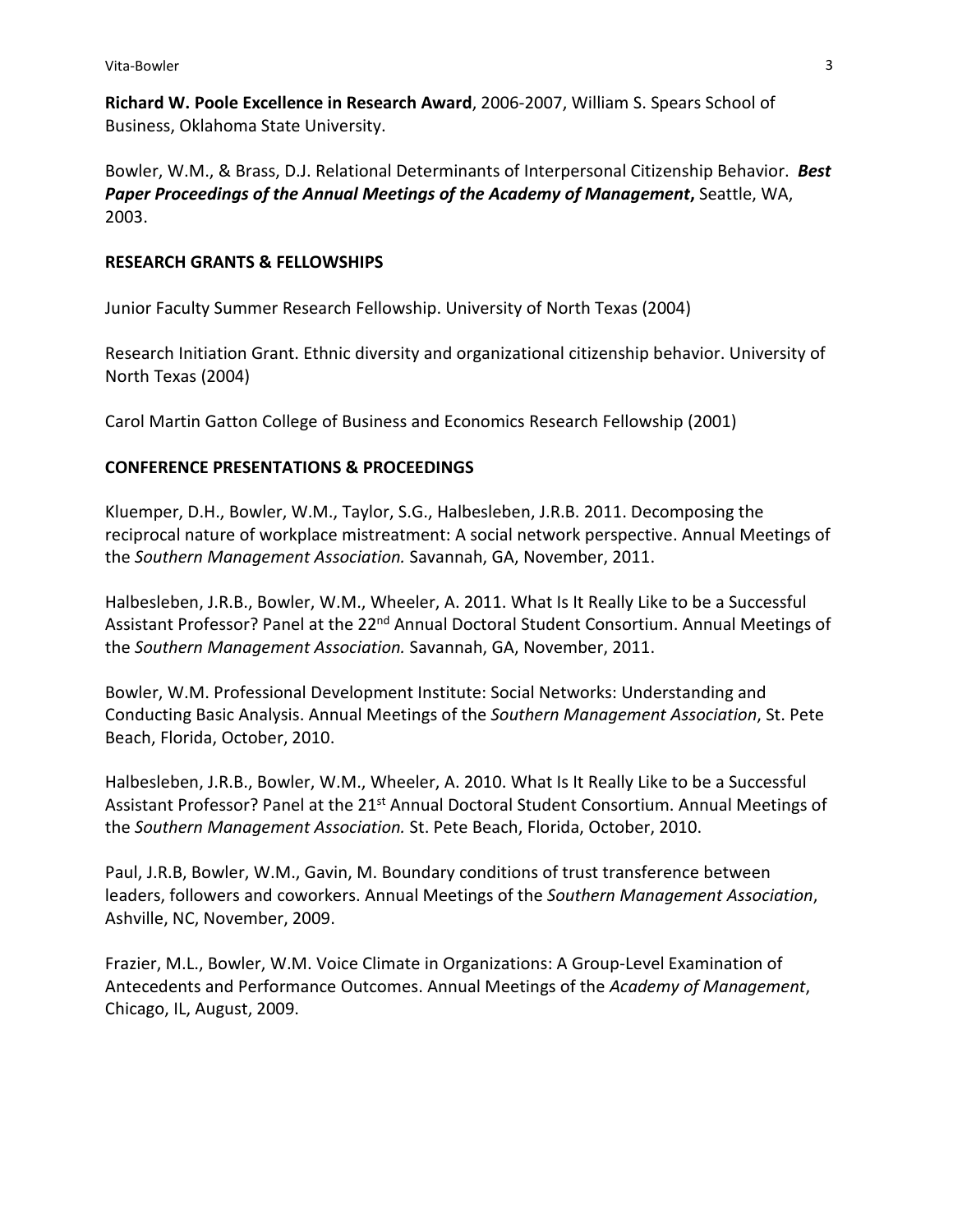Bowler, W.M., Halbesleben, J.R.B., Direct and indirect attribution effects of LMX relationships: Self, leader, and coworker attributions of OCB motives. Annual Meetings of the *Southern Management Association*, St. Pete Beach, FL, October, 2008.

Bowler, W.M., Halbesleben, J.R.B., OCB Motive Attributions and LMX Relationships. Annual Meetings of the *Society for Industrial and Organizational Psychology*, San Francisco, CA, April, 2008.

Mitra, A., Duffy, M.K., Bowler, W.M., Consequences of Social Undermining and Support: A Meta-analysis. Annual Meetings of the *Society for Industrial and Organizational Psychology*, San Francisco, CA, April, 2008.

Bowler, W.M. Homophily versus the contact hypothesis in an ethnically diverse organization. Annual Meetings of the *Academy of Management*, Philadelphia, PA, August, 2007.

Dasborough, M. & Bowler, W.M. Leadership and social networks. Annual Meetings of the *Academy of Management*, Philadelphia, PA, August, 2007.

Bowler, W.M., Voelker, T.A., Goodwin, V., Whittington, J.L. Asking for influence: Advice seeking as ingratiation tactic. Annual Meetings of the *Southern Management Association*, Clearwater Beach, FL, October, 2006.

Voelker, T.A., Bowler, W.M. Clandestine ties: Unlocking hidden social capital or hidden pitfalls. Annual Meetings of the *Academy of Management*, Atlanta, GA, August, 2006.

Voelker, T.A., Bowler, W.M. The impact of centrality on learning: A network perspective on student development. Annual Meetings of the *Academy of Management*, Atlanta, GA, August, 2006.

Bowler, W.M., Halbesleben, J.R.B., Ethnicity, social networks, and organizational and interpersonal citizenship behavior. Annual Meetings of the *Decision Sciences Institute*, San Francisco, CA, November, 2005.

Halbesleben, J.R.B., Bowler, W.M., Supervisor Attribution of Organizational Citizenship Behavior. Annual Meetings of the *Decision Sciences Institute*, San Francisco, CA, November, 2005.

Bowler, W.M. The Moderating Effect of Network Centrality on Motive to Perform Interpersonal Citizenship. Annual Meetings of the *Southern Management Association*, Charleston, SC, November, 2005.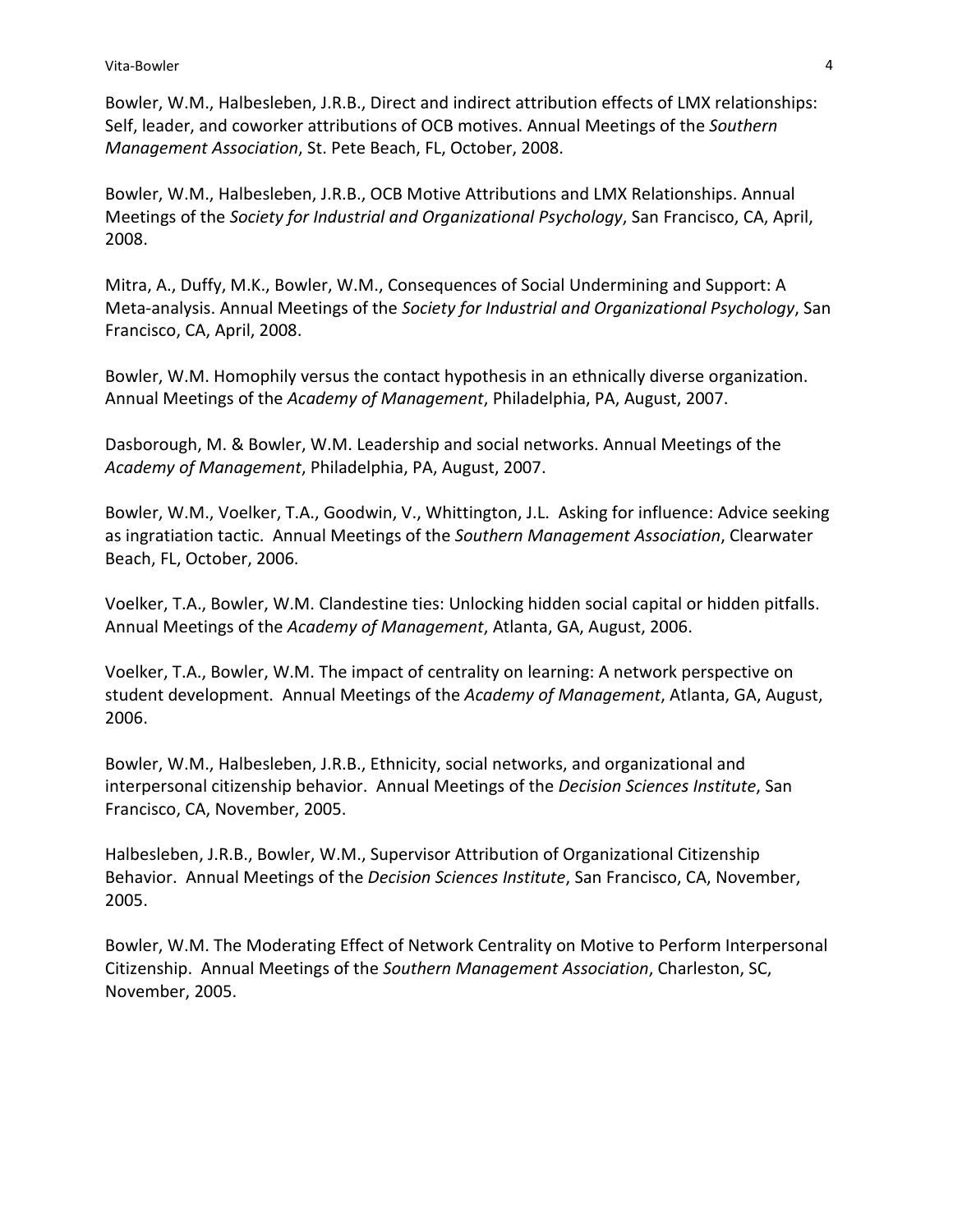Cogliser, C., Halbesleben, J. R. B., Bowler, W. M., Burnout and Performance Ratings: Moderating Role of Leader-Member Exchange. Annual Meetings of the *Society for Industrial and Organizational Psychology*, Los Angeles, CA, April, 2005.

McDowell, W.C., Boyd, N.G., Bowler, W.M. Over Reward and the Imposter Phenomenon. Annual Meetings of the *Southern Management Association*, San Antonio, TX, November, 2004.

Goodwin, V.L., Whittington, J.L., Bowler, W.M. LMX and social network analysis. Annual Meetings of the *Academy of Management*, New Orleans, LA, August, 2004.

Bowler, W.M., & Brass, D.J. Relational determinants of interpersonal citizenship behavior. Meetings of the *Academy of Management*, Seattle, WA, August, 2003.

Bowler, W.M., Brass, D.J. Relational and interpersonal citizenship behavior: A social networks approach to organizational citizenship behavior. Sunbelt Conference of the *International Network of Social Network Analysis*, Cancun, Mexico, February, 2003.

Bowler, W.M. Organizational citizenship behavior: Issues of role definition, motivation, & measurement. Annual Meetings of the *Academy of Management*, Denver, Colorado, August, 2002.

Shaw, J.D., Duffy, M.K., Mitra, A., Lockhart, D., Bowler, W.M., Reactions to merit pay increases: A longitudinal test of a signal sensitivity perspective. Annual Meetings of the *Academy of Management*, Denver, CO, August, 2002.

Bowler, W.M. & Duffy, M.K. Attitudinal consequences of organizational citizenship behaviors: A cognitive dissonance perspective. Annual Meetings of the *Southwest Academy of Management*, St. Louis, MO, March, 2002.

Bowler, W. M., Social network analysis of organizational citizenship behavior: Structural determinants of interpersonal helping and individual initiative in organizations. Annual Meetings of the *Southern Management Association Conference*, New Orleans, LA, November, 2001.

# **TEACHING**

## **CIMBA Italy**

Introduction to Management (Undergraduate) International Business (Undergraduate)

## **Oklahoma State University**

Courses Taught (in-classroom & online): Leadership Dynamics (Undergraduate & Master) Undergraduate evaluation 3.375/4 2012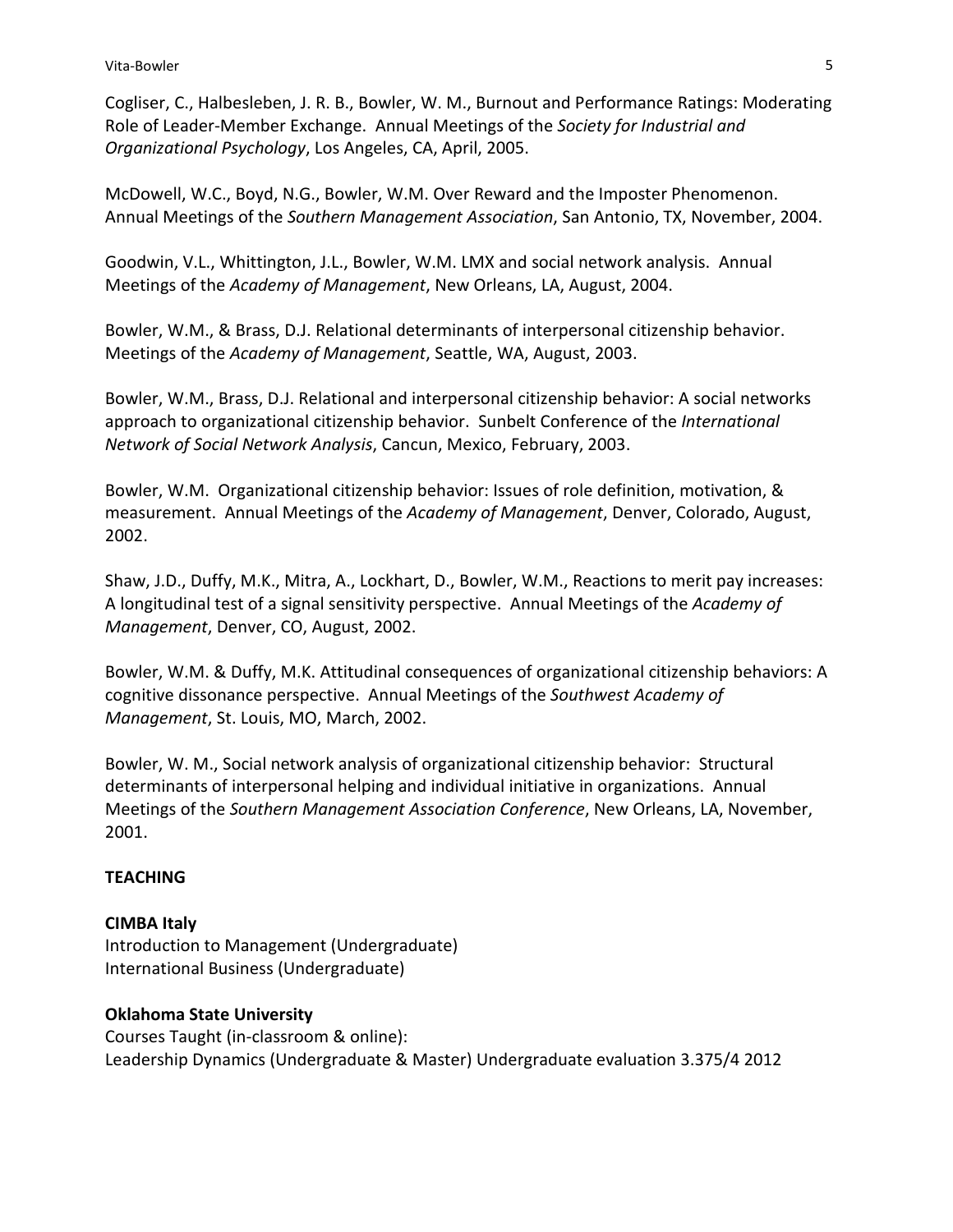#### Vita-Bowler 6

Organizational Behavior (Master & PhD) MBA evaluation 3.38/4 2012 Leading Organizational Change (Undergrad & Master) Management Principles (Undergraduate)

### **University of North Texas**

Courses Taught: Management Concepts (Undergraduate) Organizational Behavior (Undergraduate) Employee and Labor Relations (Undergraduate) Compensation Administration (Undergraduate) Contract Administration (MBA) Compensation and Motivation Theory (MBA).

#### **University of Kentucky**

Courses Taught: Management Principles (Undergraduate) Organizational Behavior (Undergraduate)

#### **Missouri State University**

Teaching Assistant: Strategic Management (Undergraduate) Human Resource Management (Undergraduate)

## **TEACHING HONORS AND AWARDS**

### **Oklahoma State University**

MBA Student Association Outstanding Professor, 2006 MBA Student Association Most Entertaining Professor, 2006

#### **University of North Texas**

University of North Texas Summer Research Fellowship 2004

**University of Kentucky** Teaching Assistantship 1999-2002

### **Missouri State University**

Graduate Assistantship College of Business Administration Dean's Honor Roll E. Ray Love Scholarship Recipient 1995-1996, 1996-1997

**SERVICE ACTIVITIES**

#### **Oklahoma State University**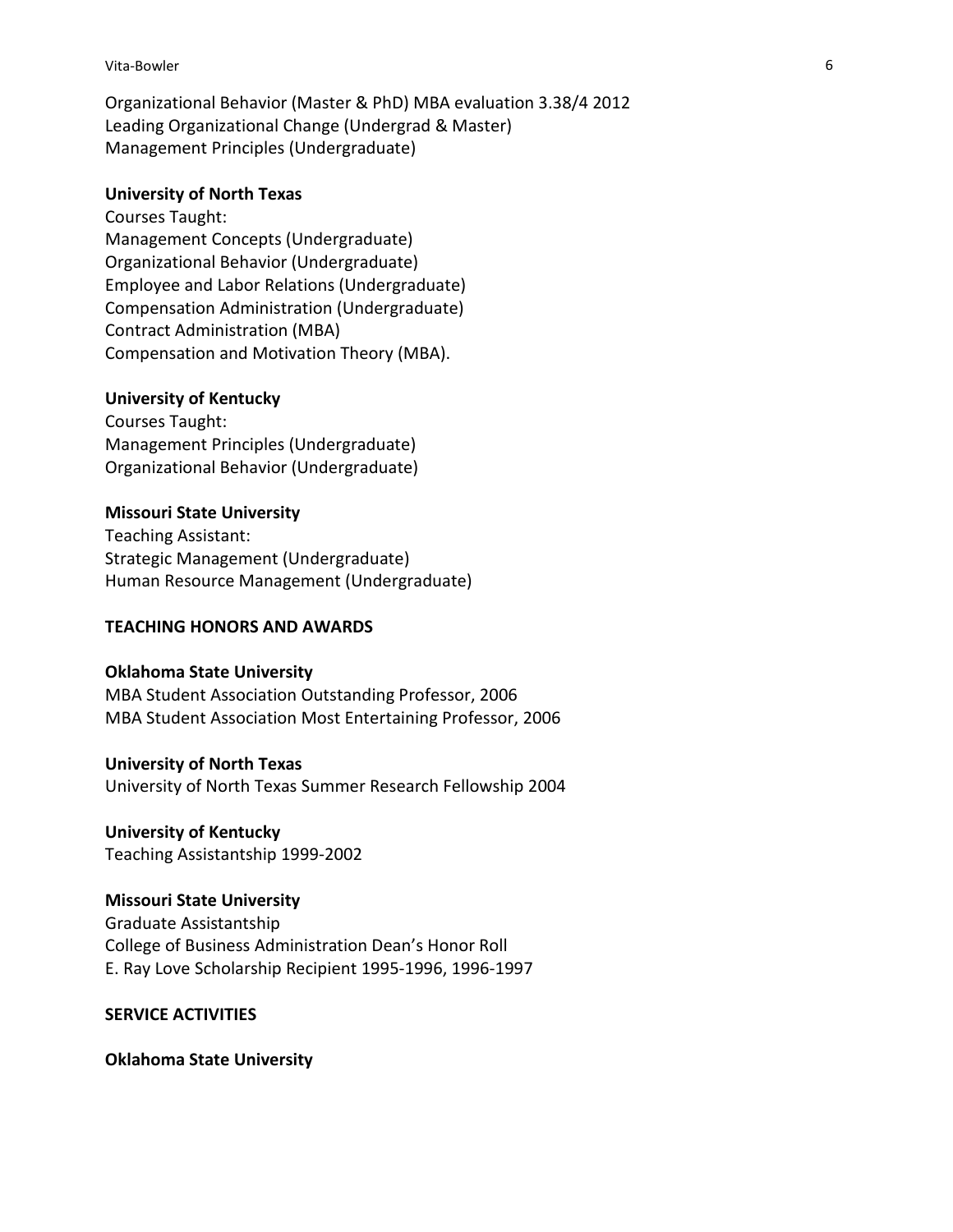#### Vita-Bowler 7

OSU/OU Management Bridging Bedlam Research Conference Coordinator, 2007-Present Spears School of Business, Dean Search Committee, 2013-2014 Spears School of Business, Reappointment, Promotion & Tenure Committee, 2012-present Dissertation Chair, Gabi Eissa, 2010-2012 Dissertation Co-Chair, Lance Frazier, 2008-2009 Departmental Curriculum Committee, 2008-Present Departmental Ph.D. Program Committee, 2007-Present Chair, Departmental Journal Committee, 2006-2007

### **University of North Texas**

Chair, College of Business Technology Committee, 2004-2006 Departmental Graduate Programs Committee, 2003-2006 Management Department Scheduling Coordinator, 2004-2006 Faculty Sponsor, University of North Texas Men's Soccer Team, 2004-2006 Faculty Sponsor, Society for Human Resource Management Student Chapter, 2002-2004

### **Professional Service**

Southern Management Association, Finance Committee Member, 2012-2014 Southern Management Association, Board of Governors, 2011-2014 Southern Management Association, Finance Committee Chair, 2013-2014 Journal of Business and Psychology, Editorial Review Board, 2010-Present Southern Management Association, Organizational Behavior Division Track Chair, 2012 Southern Management Association Best Doctoral Student Paper Committee, 2010 Southern Management Association HR Track Best Doctoral Student Paper Committee, 2010 Panelist, Southern Management Association 21st Annual Doctoral Student Consortium, 2010 Journal of Occupational and Organizational Psychology, Ad hoc Reviewer, 2008-Present Academy of Management Journal, Ad hoc Reviewer, 2003-Present Journal of Applied Psychology, Ad hoc Reviewer, 2005-Present Journal of Managerial Issues, Ad hoc Reviewer, 2002-Present Journal of Organizational Behavior, Ad hoc Reviewer, 2006-Present Organizational Behavior and Human Decision Processes, 2008-Present British Journal of Social-Psychology, Ad hoc Reviewer, 2011-Present Academy of Management Annual Meetings, Reviewer & Discussant, 2001-Present Southern Management Association, Reviewer, Discussant & Session Chair, 2001-Present Decision Sciences Institute, Reviewer & Session Chair, 2005 Southwest Academy of Management, Reviewer & Discussant, 2002 National Conference on Undergraduate Research, Moderator, 2001

## **Outside Service, Consulting & Speaking**

Owner, Old Matt's Vacation Rental LLC, 2012-present Center for Executive & Professional Development, Management Roundtable, 2014 Tulsa Young Professionals, invited talk, 2014